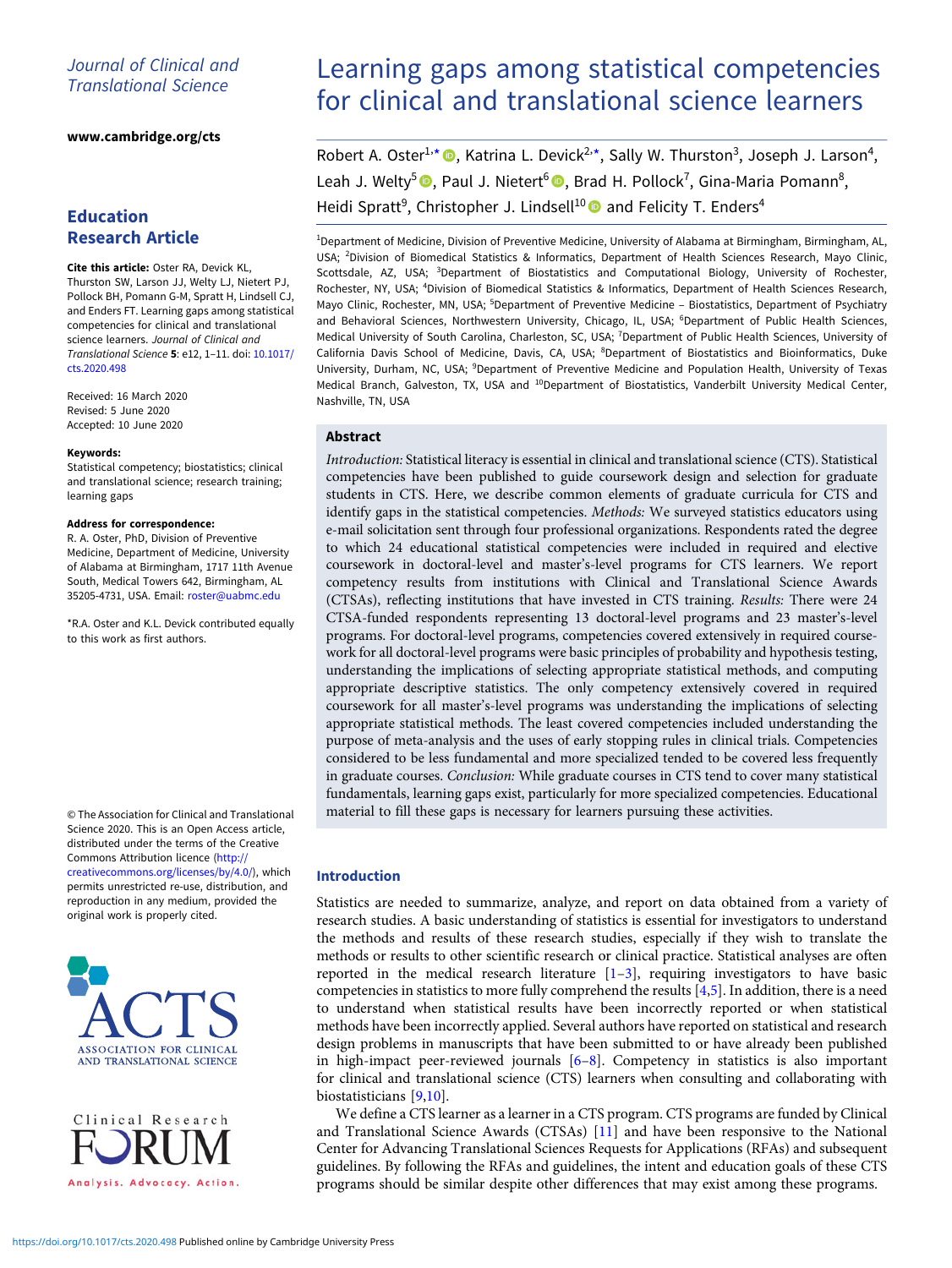Building on work done by the Education Key Function Committee of the CTSA National Consortium [\[12](#page-10-0)] and the Association of Schools of Public Health [\[13\]](#page-10-0) and from established guidelines for the reporting of clinical and observational studies [[14](#page-10-0)–[17\]](#page-10-0), we previously developed a comprehensive set of 24 statistical competencies for graduate coursework in the health sciences [[4,5](#page-9-0)[,12,18](#page-10-0)]. These competencies help define statistical topics that should be taught to health science learners of different types, including CTS learners. We have previously shown that not all CTS learners need detailed instruction on all competencies [[4](#page-9-0)]. For example, learners who intend to become principal investigators need more training in fundamental, intermediate, and specialized competencies than those who intend to become informed readers of the medical literature [[18](#page-10-0)]. However, of the 24 statistical competencies we identified, 19 were determined to be fundamental to general training for all CTS learners [\[4](#page-9-0)].

What is not known is the extent to which learners who are enrolled in a doctoral or master's degree program in CTS, or in a similar degree program, are exposed to each of these statistical competencies. Our objective in this report is to therefore identify common statistical competency gaps so that they might be covered in future new educational content. Based on a survey of institutions with CTSAs, we present new information on the degree to which statistical competencies are covered in graduate education for CTS learners at both the master's and doctoral levels. We identify competencies that are consistently taught, as well as those that are covered least often. In addition, we examine the relationship between how extensively competencies are covered and how fundamental they are perceived to be.

#### Materials and Methods

This survey study was conducted from October 2019 through November 2019, with approval of the Mayo Clinic Institutional Review Board. To obtain a response from as many CTS institutions as possible in which statistics is taught to graduate CTS learners, we issued the survey through four professional organizations: (1) the Association of Clinical and Translational Science Biostatistics, Epidemiology, and Research Design Special Interest Group (BERD SIG) [[19\]](#page-10-0); (2) the Association of Clinical and Translational Statisticians (ACTStat) [[20\]](#page-10-0); (3) the American Statistical Association Section on Teaching of Statistics in the Health Sciences (TSHS) [\[21\]](#page-10-0); and (4) the American Statistical Association Section on Statistics and Data Science Education (EDUC) [[22\]](#page-10-0). These are the groups that the authors believed would have the most experience with and be the most likely to teach CTS learners. At the time of the survey, the approximate membership of each of these groups was as follows: BERD SIG, 111; ACTStat, 128; TSHS, 650; and EDUC, 1300. Because the membership of these groups overlaps, it was not possible for us to determine how many members in each group or across all groups received the survey or which members would qualify to take the survey. While membership numbers are large, the groups also may include many members who are not part of CTSAs. Fifty of the 58 CTSAs currently have members in the BERD SIG.

Survey data were collected using Qualtrics software [[23\]](#page-10-0) (the survey instrument appears in the Supplementary Material). Email messages were sent to all members of the four organizations on days 0, 14, and 24. The survey was open for a total of five weeks. Each email message consisted of a cover letter and a link to the survey. The cover letter included instructions describing who should respond as well as information about ways in which the survey results might help course instructors and institutional graduate programs. Since our sampling methodology could potentially result in multiple submissions from a single institution, we stipulated that the primary respondent should be the person responsible for the first statistical course taught during that institution's graduate program(s) in CTS that is(are) formally aligned with the institution's CTSA. Respondents were asked to work with other instructors at their institutions of required or elective statistics courses available to the graduate CTS learners when completing the survey.

Respondents were first asked about institutional characteristics, including the types of CTS learners taught and the scope of the graduate programs in CTS. Next, respondents rated the extent to which each of the 24 statistical competencies was covered in the institution's doctoral and master's programs in CTS. The possible responses were given on a semi-quantitative 4-point Likert scale, with 1 representing "extensively covered in required courses," 2 representing "briefly covered in required courses," 3 representing "covered in elective courses only," and 4 representing "not covered in any coursework."

## Statistical Methods

Institutional characteristics, including information on course instructors and affiliated teaching staff, degrees offered, and the most advanced activity for which the programs are training their CTS learners, were summarized using descriptive statistics including frequencies and proportions. Among CTS programs, the proportion of doctoral and master's curricula in which each of the competencies of interest was covered is similarly presented, along with graphical presentations including relative frequency bar plots.

To contextualize coverage of the competencies, we crossreferenced our data with a previous survey of 112 biostatisticians who graded each competency on whether or not they consider it to be fundamental to general training for CTS learners [\[4\]](#page-9-0). We define "percent fundamental" as the proportion of prior respondents who rated the competency as fundamental in the prior survey [[4](#page-9-0)]. We evaluated the association between the percent fundamental from our prior work [\[4\]](#page-9-0) and the percent each competency was covered in our current survey. The latter was defined as the proportion of current respondents indicating a competency was covered in a particular category of coursework. These associations were evaluated separately for doctoral and master's programs using scatterplots and Spearman correlation coefficients (which are denoted using  $r_s$ ). R version 3.4.2 was used to perform all statistical analyses [[24\]](#page-10-0).

Because education of CTS learners is a central mission of the CTSA program, we were primarily interested in responses from CTSA-funded institutions [[11\]](#page-10-0). However, because of our broad sampling of the four professional groups, we hoped to obtain responses from non-CTSA institutions who are also teaching CTS learners (e.g., institutions holding IDeA-CTR awards [\[25](#page-10-0)], which are similar to CTSAs but smaller in scope, or institutions that previously held a CTSA or IDeA award or have applied for such funding but have not received it). Due to the small number of responses from institutions not currently holding CTSA funding, we limited our statistical analysis of competency coverage of CTS programs only to CTSA-funded institutions. By narrowing the sampling frame for competency coverage of CTS programs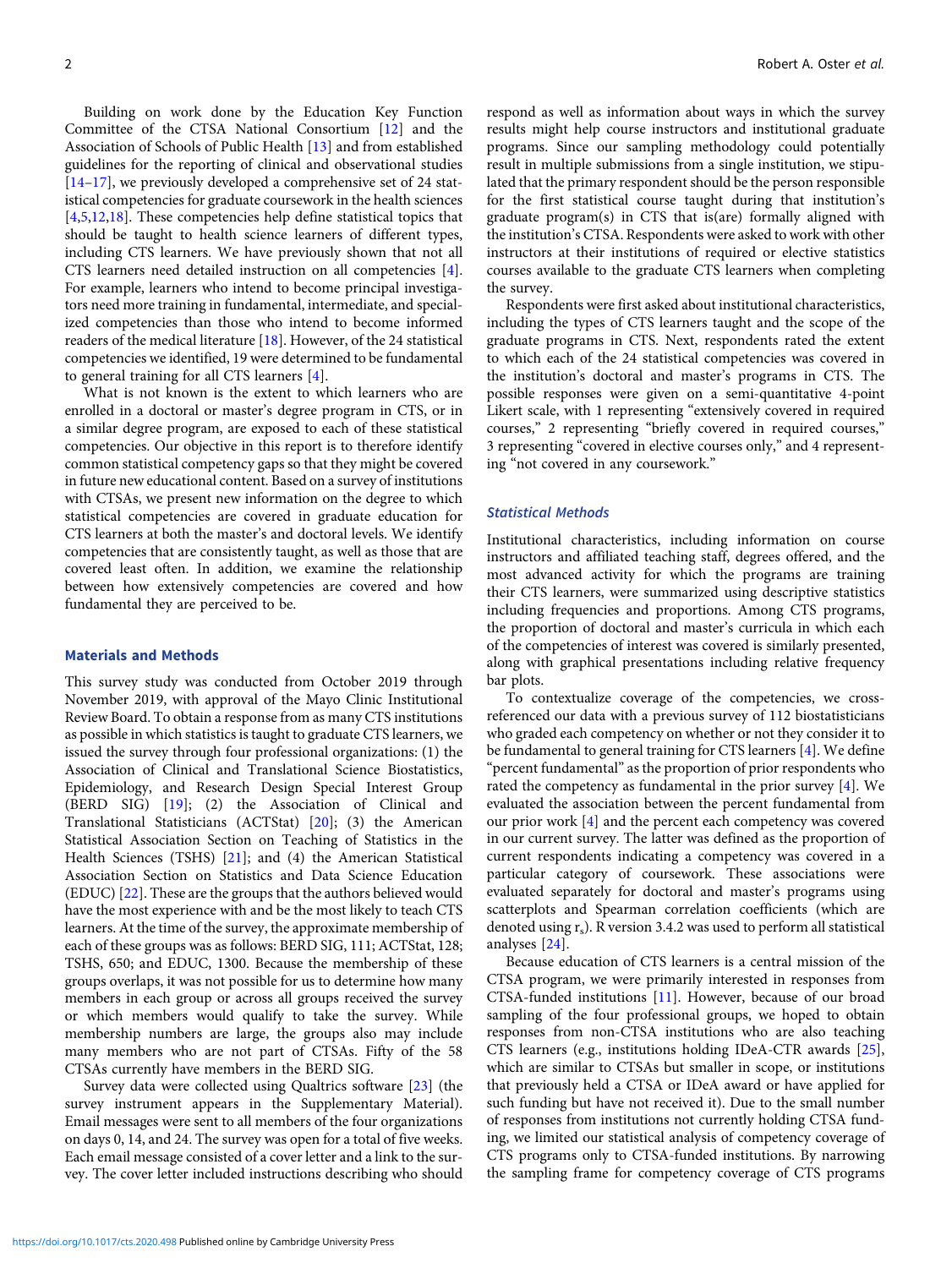to CTSA-funded institutions, competency coverage reported here reflects rates for institutions whose educational approaches are consistent with the goals of CTSA funding.

#### Results

We received 32 responses. Of these, 24 (75%) were from CTSAfunded institutions, 1 (3%) was from an institution holding a funded IDeA-CTR grant, 3 (9%) had applied for a CTSA grant that was not currently awarded, and 4 (12%) were from institutions that had never applied for a CTSA or IDeA-CTR grant. During the survey response period, 58 institutions held funded CTSA grants [[11\]](#page-10-0), of whom 41% are represented in our results.

All of the respondents from CTSA-funded institutions reported that their institutions offered either a doctoral or master's degree to CTS learners; 13 (54%) offer a doctoral degree (PhD, DrPH or ScD) to CTS learners, 16 (67%) offer a master's degree (MS, MPH, MSCI, or MHS) with required prior doctoral degree (MD, PhD, etc.), and 18 (75%) offer a master's degree to those without a prior doctoral degree. The number of students enrolled in the first required statistics course for CTS doctoral learners ranged from the category of 6–15 students to the category of 81 or more students, with a median category of 6–15 students. The mathematics/statistics background required for CTS doctoral learners prior to entering the CTS program varied across institutions. Respondents from five programs reported no prerequisites, respondents from five did not specify whether there were any prerequisites, and respondents from three reported prerequisites: one required applied statistics, introductory and multivariable calculus; one required multivariable calculus, mathematical statistics, and linear algebra; and the third required applied statistics, introductory and multivariable calculus, mathematical statistics, and probability.

Many types of CTS learners were enrolled in the statistics classes taught at the 24 institutions. In these classes, instructors at the majority of the institutions taught K scholars  $(n = 21)$ , physicians  $(n = 21)$ , CTS doctoral candidates  $(n = 15)$ , other doctoral candidates ( $n = 23$ ), Fellows ( $n = 20$ ), and MS candidates  $(n = 20)$ . Instructors at half of the institutions  $(n = 12)$  taught MPH candidates, while those at smaller numbers of institutions taught non-degree investigators  $(n = 10)$ , research coordinators  $(n = 3)$ , nurses  $(n = 9)$ , chart abstractors  $(n = 1)$ , and other learners  $(n = 4)$ . Respondents reported that instructors who teach the first statistics course to CTS learners hold either a doctoral degree  $(n = 20)$  or master's degree  $(n = 4)$ . Their ranks were evenly split among Assistant ( $n = 6$ ), Associate ( $n = 5$ ), and Full Professor  $(n=7)$ , while 3 have the rank of Instructor, 2 have rank "other," and 1 response was missing.

Respondents from 12 of the 13 doctoral programs reported that they were training CTS learners to lead research as a principal investigator (PI) and to help design future studies, while for one doctoral program, CTS learners were being trained to read and comprehend the medical research literature. Of the respondents from the master's programs, 13/23 reported that they were training CTS learners to lead research as a PI and to help design future studies, 8/23 reported that the most advanced activity expected from their CTS learners was to read and comprehend the medical research literature, and 2/23 reported that they were training research staff.

Twenty one of the 24 (88%) CTSA-funded respondents answered competency-related questions for their doctoral and/ or master's programs. The competency ratings ("extensively covered in required coursework," "briefly covered in required coursework," "covered in elective coursework only," or "not covered in any coursework") for respondents in 11/13 (85%) doctoral programs and 22/23 (96%) master's programs that answered competency-related questions are summarized in Fig. [1](#page-3-0) and Table [1.](#page-4-0) For brevity and clarity, we refer to competencies by number and by shortened competency names throughout this text and in the figures; the numbers, full names, and shortened names are listed in Table [1.](#page-4-0)

Three competencies were covered extensively in required courses for all doctoral programs: competencies 5 (basics of probability), 9 (appropriate statistical methods), and 14 (descriptive statistics). An additional 12 competencies (1–4, 6, 10–13, 15, 18, and 20) were covered either extensively or briefly by instructors of required courses in all institutions with doctoral programs that provided responses. For master's programs, competency 9 was also covered extensively in required courses by instructors of all master's programs that answered these questions (96%), and an additional 5 competencies (1, 3–5, and 10) were covered extensively or briefly in all master's programs.

For both doctoral and master's programs, competencies 23 (meta-analysis) and 24 (early stopping rules) were the least well covered, with instructors at the majority of institutions covering this material only in elective courses or not covering it in any coursework.

The degree to which each competency is covered in required or elective coursework is shown in Fig. [1](#page-3-0). Overlaid in these bars is the percent fundamental (the proportion of prior respondents who rated the competency as fundamental, as described by Enders et al. [\[4\]](#page-9-0)) and 95% confidence interval (CI) for each competency. For the doctoral programs (Fig. [1](#page-3-0)A), the percent that competencies 7 (reproducible research) and 23 (meta-analysis) were covered in required coursework (either briefly or extensively) was less than the percent fundamental for the corresponding competency. For the master's programs (Fig. [1B](#page-3-0)), the percent that competencies 2 (need for statistical consultation) and 6 (data quality and data management) were covered in required coursework was less than the percent fundamental. This suggests that these competencies were perceived to be more fundamental than the extent to which they were actually covered in required doctoral or master's coursework for CTS learners.

To understand whether the competencies considered by biostatisticians as the most fundamental receive the most attention in graduate programs for CTS learners, we display the percent fundamental from Enders et al. [[4](#page-9-0)] by the degree to which the corresponding competency is covered. The latter corresponds to collapsing over adjacent categories, specifically "extensively covered in required coursework," "extensively covered in required coursework OR briefly covered in required coursework," and "extensively covered in required coursework OR briefly covered in required coursework OR covered in elective coursework only," and are shown separately for doctoral and master's programs in Fig. [2.](#page-8-0) Considering the relationship between percent fundamental and "extensively covered in required coursework" (Fig. [2](#page-8-0) A and D), we observed a positive relationship for both types of programs  $(r<sub>s</sub> = 0.47 (95\% \text{ CI: } 0.08, 0.73) \text{ for doctoral and } r<sub>s</sub> = 0.51 (95\% \text{ CI: } 0.08, 0.73)$ 0.14, 0.76) for master's programs), demonstrating that the higher the percent fundamental, the higher the percent a competency was covered in required coursework. Considering the relationship between percent fundamental and "extensively covered in required coursework OR briefly covered in required coursework" (Fig. [2](#page-8-0)B and E), we see that this positive relationship for both types of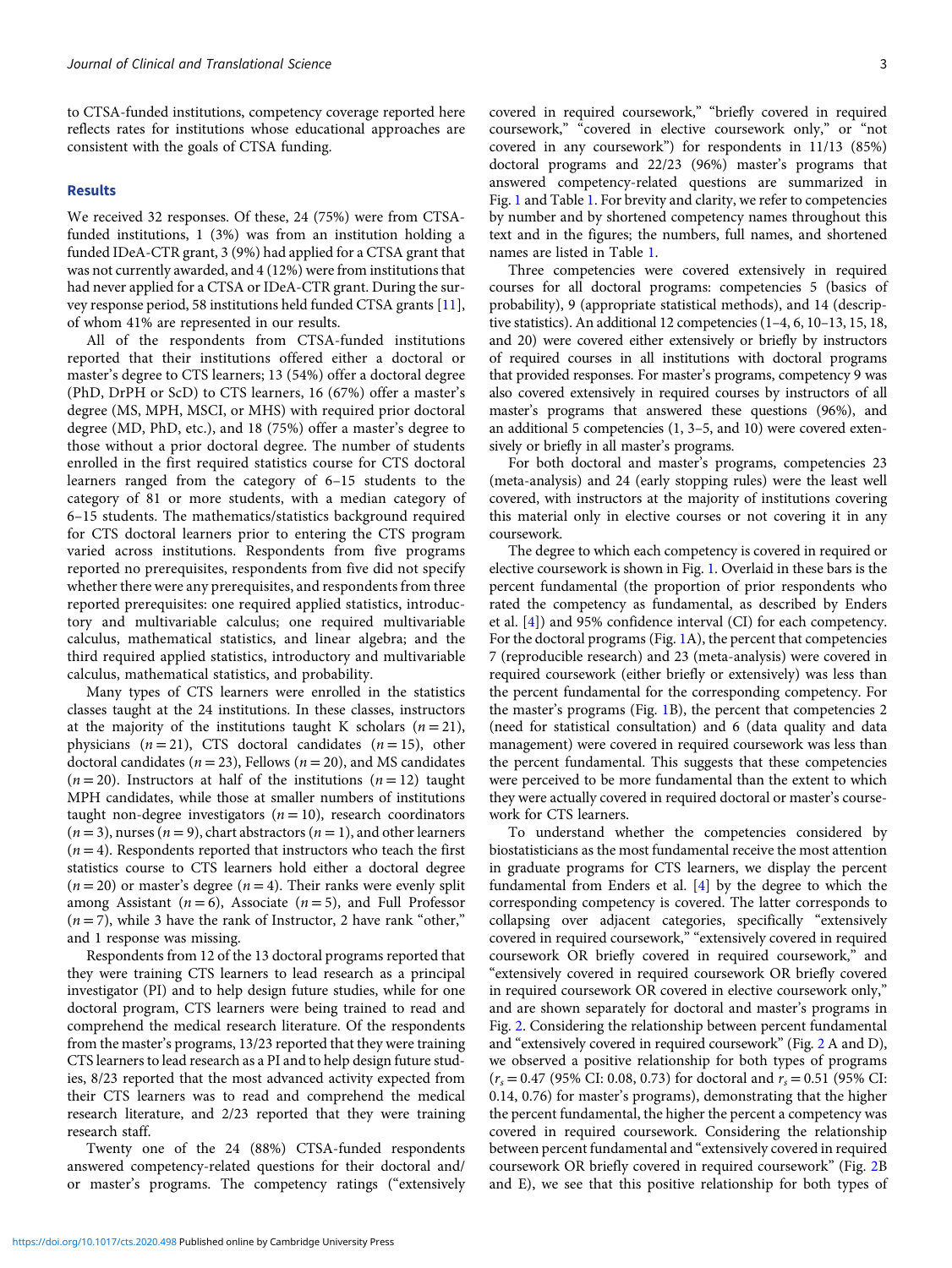<span id="page-3-0"></span>

Fig. 1. Coverage of each statistical competency in coursework for doctoral and master's CTSA programs. For each of the 24 statistical competencies, the percentage of CTSA institutions that rated the competency as "extensively covered in required coursework," "briefly covered in required coursework," "covered in elective courses only," or "not covered in any coursework" are displayed on the x-axis and plotted separately for doctoral (top:  $n = 11$  CTSA programs) and master's programs (bottom:  $n = 22$  CTSA programs). The mean percent fundamental (with corresponding 95% CI) for each competency as reported in Enders et al. [[4](#page-9-0)] is overlaid on each bar. The percentages for each bar may not sum to 100% due to missing data. Please see Table [1](#page-4-0) for the corresponding frequencies and relative frequencies, in addition to a complete description of each competency.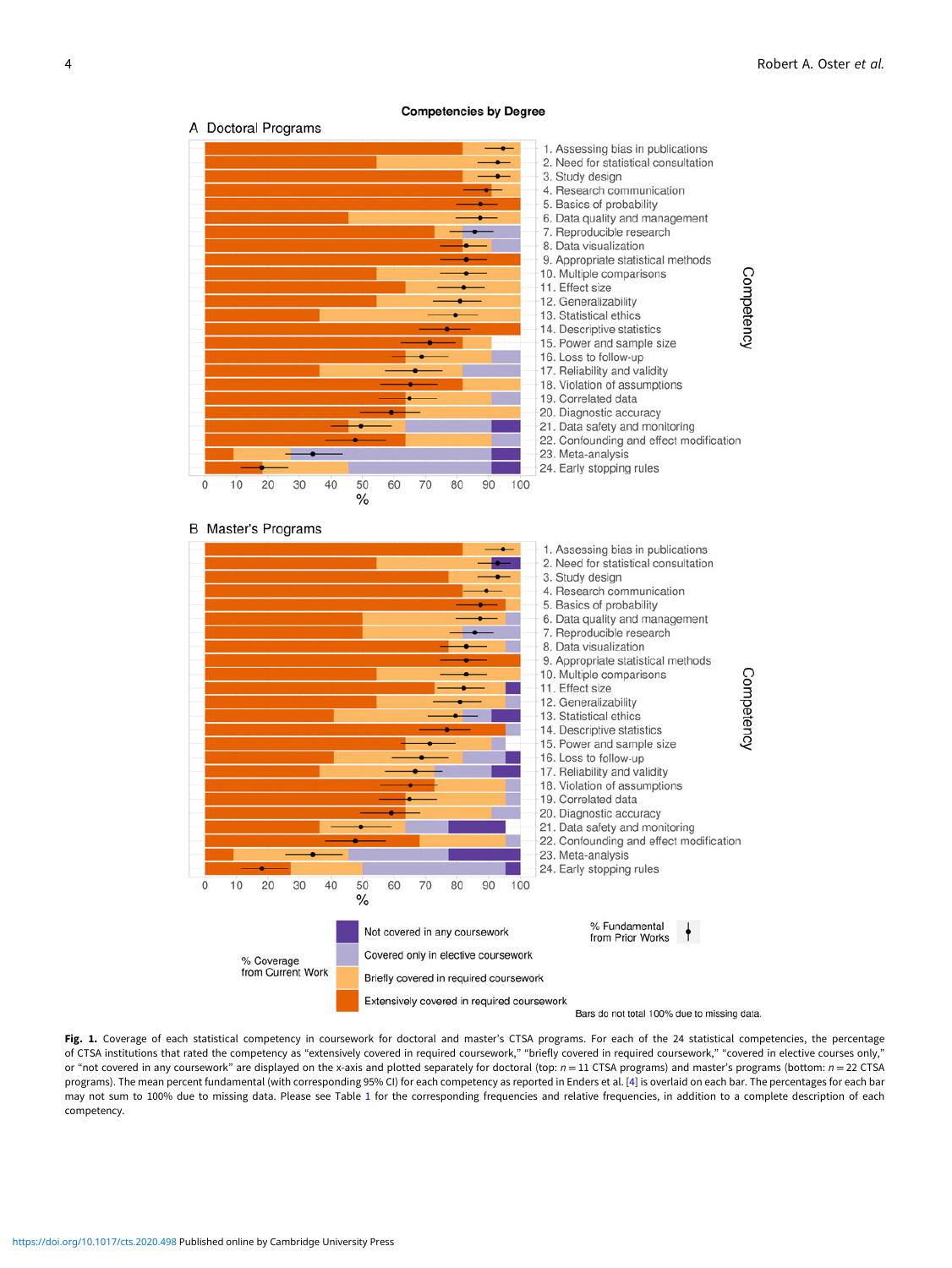<span id="page-4-0"></span>Table 1. Competency frequencies and relative frequencies by degree program type for CTSA institutions, including full definitions and short competency names used in our manuscript

|                                                                                                                                                                                                                                          | Short competency name<br>used in manuscript | Master's<br>programs<br>$(N = 23)$ | Doctoral<br>programs<br>$(N = 13)$ |
|------------------------------------------------------------------------------------------------------------------------------------------------------------------------------------------------------------------------------------------|---------------------------------------------|------------------------------------|------------------------------------|
| Competency 1: Assess sources of bias and variation in published studies and threats to<br>study validity (bias) including problems with sampling, recruitment, randomization, and<br>comparability of study groups                       | Assessing bias in<br>publications           |                                    |                                    |
| Extensively covered in required coursework                                                                                                                                                                                               |                                             | 18 (78.3%)                         | $9(69.2\%)$                        |
| Briefly covered in required coursework                                                                                                                                                                                                   |                                             | $4(17.4\%)$                        | $2(15.4\%)$                        |
| Covered only in elective coursework                                                                                                                                                                                                      |                                             | $0(0.0\%)$                         | $0(0.0\%)$                         |
| Not covered in any coursework                                                                                                                                                                                                            |                                             | $0(0.0\%)$                         | $0(0.0\%)$                         |
| Missing                                                                                                                                                                                                                                  |                                             | $1(4.3\%)$                         | $2(15.4\%)$                        |
| Competency 2: Recognize limitation in statistical competency and realize when it<br>would be best to involve a professional statistician                                                                                                 | Need for statistical<br>consultation        |                                    |                                    |
| Extensively covered in required coursework                                                                                                                                                                                               |                                             | 12 (52.2%)                         | $6(46.2\%)$                        |
| Briefly covered in required coursework                                                                                                                                                                                                   |                                             | $8(34.8\%)$                        | 5(38.5%)                           |
| Covered only in elective coursework                                                                                                                                                                                                      |                                             | $0(0.0\%)$                         | $0(0.0\%)$                         |
| Not covered in any coursework                                                                                                                                                                                                            |                                             | 2(8.7%)                            | $0(0.0\%)$                         |
| Missing                                                                                                                                                                                                                                  |                                             | $1(4.3\%)$                         | $2(15.4\%)$                        |
| Competency 3: Identify the strengths and limitations of study designs for addressing<br>a clinical or translational research question                                                                                                    | Study design                                |                                    |                                    |
| Extensively covered in required coursework                                                                                                                                                                                               |                                             | 17 (73.9%)                         | $9(69.2\%)$                        |
| Briefly covered in required coursework                                                                                                                                                                                                   |                                             | 5(21.7%)                           | $2(15.4\%)$                        |
| Covered only in elective coursework                                                                                                                                                                                                      |                                             | $0(0.0\%)$                         | $0(0.0\%)$                         |
| Not covered in any coursework                                                                                                                                                                                                            |                                             | $0(0.0\%)$                         | $0(0.0\%)$                         |
| Missing                                                                                                                                                                                                                                  |                                             | $1(4.3\%)$                         | $2(15.4\%)$                        |
| Competency 4: Communicate research findings for scientific and lay audiences                                                                                                                                                             | Research communication                      |                                    |                                    |
| Extensively covered in required coursework                                                                                                                                                                                               |                                             | 18 (78.3%)                         | 10 (76.9%)                         |
| Briefly covered in required coursework                                                                                                                                                                                                   |                                             | $4(17.4\%)$                        | $1(7.7\%)$                         |
| Covered only in elective coursework                                                                                                                                                                                                      |                                             | $0(0.0\%)$                         | $0(0.0\%)$                         |
| Not covered in any coursework                                                                                                                                                                                                            |                                             | $0(0.0\%)$                         | $0(0.0\%)$                         |
| Missing                                                                                                                                                                                                                                  |                                             | $1(4.3\%)$                         | $2(15.4\%)$                        |
| Competency 5: Understand the basic principles and practical importance of probability,<br>random variation, commonly used statistical probability distributions, hypothesis testing,<br>type I and type II errors, and confidence limits | Basics of probability                       |                                    |                                    |
| Extensively covered in required coursework                                                                                                                                                                                               |                                             | 21 (91.3%)                         | 11 (84.6%)                         |
| Briefly covered in required coursework                                                                                                                                                                                                   |                                             | $1(4.3\%)$                         | $0(0.0\%)$                         |
| Covered only in elective coursework                                                                                                                                                                                                      |                                             | $0(0.0\%)$                         | $0(0.0\%)$                         |
| Not covered in any coursework                                                                                                                                                                                                            |                                             | $0(0.0\%)$                         | $0(0.0\%)$                         |
| Missing                                                                                                                                                                                                                                  |                                             | $1(4.3\%)$                         | $2(15.4\%)$                        |
| Competency 6: Understand the value of data quality and data management                                                                                                                                                                   | Data quality and<br>management              |                                    |                                    |
| Extensively covered in required coursework                                                                                                                                                                                               |                                             | 11 (47.8%)                         | 5(38.5%)                           |
| Briefly covered in required coursework                                                                                                                                                                                                   |                                             | 10 (43.5%)                         | 6(46.2%)                           |
| Covered only in elective coursework                                                                                                                                                                                                      |                                             | $1(4.3\%)$                         | $0(0.0\%)$                         |
| Not covered in any coursework                                                                                                                                                                                                            |                                             | $0(0.0\%)$                         | $0(0.0\%)$                         |
| Missing                                                                                                                                                                                                                                  |                                             | $1(4.3\%)$                         | $2(15.4\%)$                        |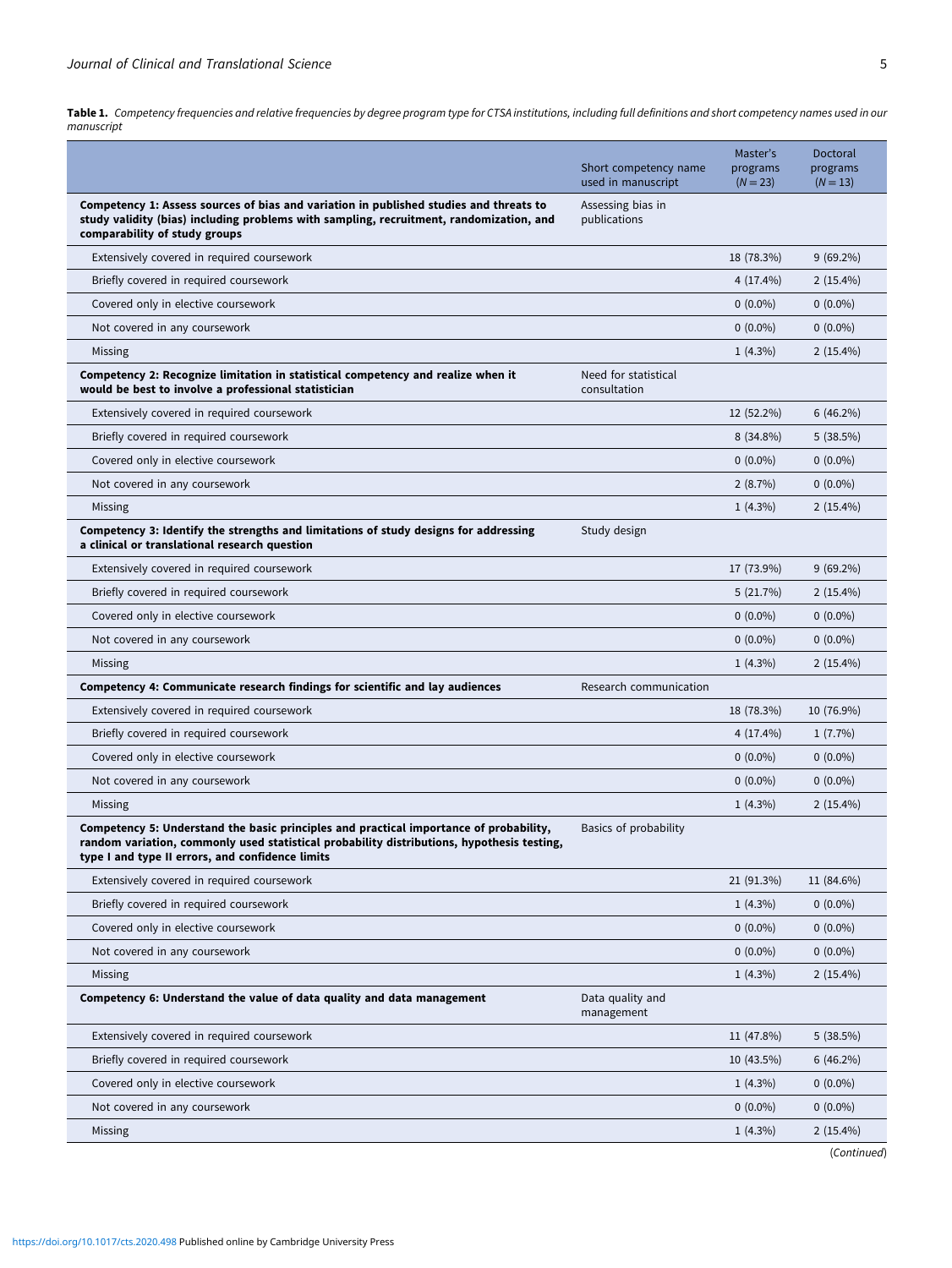Table 1. (Continued)

|                                                                                                                                                                                                                        | Short competency name<br>used in manuscript | Master's<br>programs<br>$(N = 23)$ | Doctoral<br>programs<br>$(N = 13)$ |
|------------------------------------------------------------------------------------------------------------------------------------------------------------------------------------------------------------------------|---------------------------------------------|------------------------------------|------------------------------------|
| Competency 7: Understand the reasons for performing research that is reproducible<br>from data collection through publication of results                                                                               | Reproducible research                       |                                    |                                    |
| Extensively covered in required coursework                                                                                                                                                                             |                                             | 11 (47.8%)                         | 8(61.5%)                           |
| Briefly covered in required coursework                                                                                                                                                                                 |                                             | $7(30.4\%)$                        | $1(7.7\%)$                         |
| Covered only in elective coursework                                                                                                                                                                                    |                                             | $4(17.4\%)$                        | $2(15.4\%)$                        |
| Not covered in any coursework                                                                                                                                                                                          |                                             | $0(0.0\%)$                         | $0(0.0\%)$                         |
| Missing                                                                                                                                                                                                                |                                             | $1(4.3\%)$                         | $2(15.4\%)$                        |
| Competency 8: Understand appropriate methods for data presentation, especially<br>effective statistical graphs and tables                                                                                              | Data visualization                          |                                    |                                    |
| Extensively covered in required coursework                                                                                                                                                                             |                                             | 17 (73.9%)                         | $9(69.2\%)$                        |
| Briefly covered in required coursework                                                                                                                                                                                 |                                             | $4(17.4\%)$                        | $1(7.7\%)$                         |
| Covered only in elective coursework                                                                                                                                                                                    |                                             | $1(4.3\%)$                         | $1(7.7\%)$                         |
| Not covered in any coursework                                                                                                                                                                                          |                                             | $0(0.0\%)$                         | $0(0.0\%)$                         |
| Missing                                                                                                                                                                                                                |                                             | $1(4.3\%)$                         | $2(15.4\%)$                        |
| Competency 9: Distinguish between variable types (e.g. continuous, binary, categorical)<br>and understand the implications for selection of appropriate statistical methods                                            | Appropriate statistical<br>methods          |                                    |                                    |
| Extensively covered in required coursework                                                                                                                                                                             |                                             | 22 (95.7%)                         | 11 (84.6%)                         |
| Briefly covered in required coursework                                                                                                                                                                                 |                                             | $0(0.0\%)$                         | $0(0.0\%)$                         |
| Covered only in elective coursework                                                                                                                                                                                    |                                             | $0(0.0\%)$                         | $0(0.0\%)$                         |
| Not covered in any coursework                                                                                                                                                                                          |                                             | $0(0.0\%)$                         | $0(0.0\%)$                         |
| Missing                                                                                                                                                                                                                |                                             | $1(4.3\%)$                         | $2(15.4\%)$                        |
| Competency 10: Understand the potential misinterpretation of results in the presence of<br>multiple comparisons                                                                                                        | Multiple comparisons                        |                                    |                                    |
| Extensively covered in required coursework                                                                                                                                                                             |                                             | 12 (52.2%)                         | $6(46.2\%)$                        |
| Briefly covered in required coursework                                                                                                                                                                                 |                                             | 10 (43.5%)                         | 5(38.5%)                           |
| Covered only in elective coursework                                                                                                                                                                                    |                                             | $0(0.0\%)$                         | $0(0.0\%)$                         |
| Not covered in any coursework                                                                                                                                                                                          |                                             | $0(0.0\%)$                         | $0(0.0\%)$                         |
| Missing                                                                                                                                                                                                                |                                             | $1(4.3\%)$                         | $2(15.4\%)$                        |
| Competency 11: Evaluate size of the effect with a measure of precision                                                                                                                                                 | Effect size                                 |                                    |                                    |
| Extensively covered in required coursework                                                                                                                                                                             |                                             | 16 (69.6%)                         | $7(53.8\%)$                        |
| Briefly covered in required coursework                                                                                                                                                                                 |                                             | 5(21.7%)                           | $4(30.8\%)$                        |
| Covered only in elective coursework                                                                                                                                                                                    |                                             | $0(0.0\%)$                         | $0(0.0\%)$                         |
| Not covered in any coursework                                                                                                                                                                                          |                                             | $1(4.3\%)$                         | $0(0.0\%)$                         |
| Missing                                                                                                                                                                                                                |                                             | $1(4.3\%)$                         | $2(15.4\%)$                        |
| Competency 12: Understand issues relating to generalizability of a study, including<br>sampling methods and the amount and type of missing data                                                                        | Generalizability                            |                                    |                                    |
| Extensively covered in required coursework                                                                                                                                                                             |                                             | 12 (52.2%)                         | $6(46.2\%)$                        |
| Briefly covered in required coursework                                                                                                                                                                                 |                                             | $9(39.1\%)$                        | 5(38.5%)                           |
| Covered only in elective coursework                                                                                                                                                                                    |                                             | $1(4.3\%)$                         | $0(0.0\%)$                         |
| Not covered in any coursework                                                                                                                                                                                          |                                             | $0(0.0\%)$                         | $0(0.0\%)$                         |
| Missing                                                                                                                                                                                                                |                                             | $1(4.3\%)$                         | $2(15.4\%)$                        |
| Competency 13: Evaluate the impact of statistics on ethical research (e.g. an inadequate<br>power calculation may mean it is unethical to ask subjects to consent to a study) and of<br>ethics on statistical practice | Statistical ethics                          |                                    |                                    |
| Extensively covered in required coursework                                                                                                                                                                             |                                             | $9(39.1\%)$                        | $4(30.8\%)$                        |
| Briefly covered in required coursework                                                                                                                                                                                 |                                             | $9(39.1\%)$                        | $7(53.8\%)$                        |
|                                                                                                                                                                                                                        |                                             |                                    | (Continued)                        |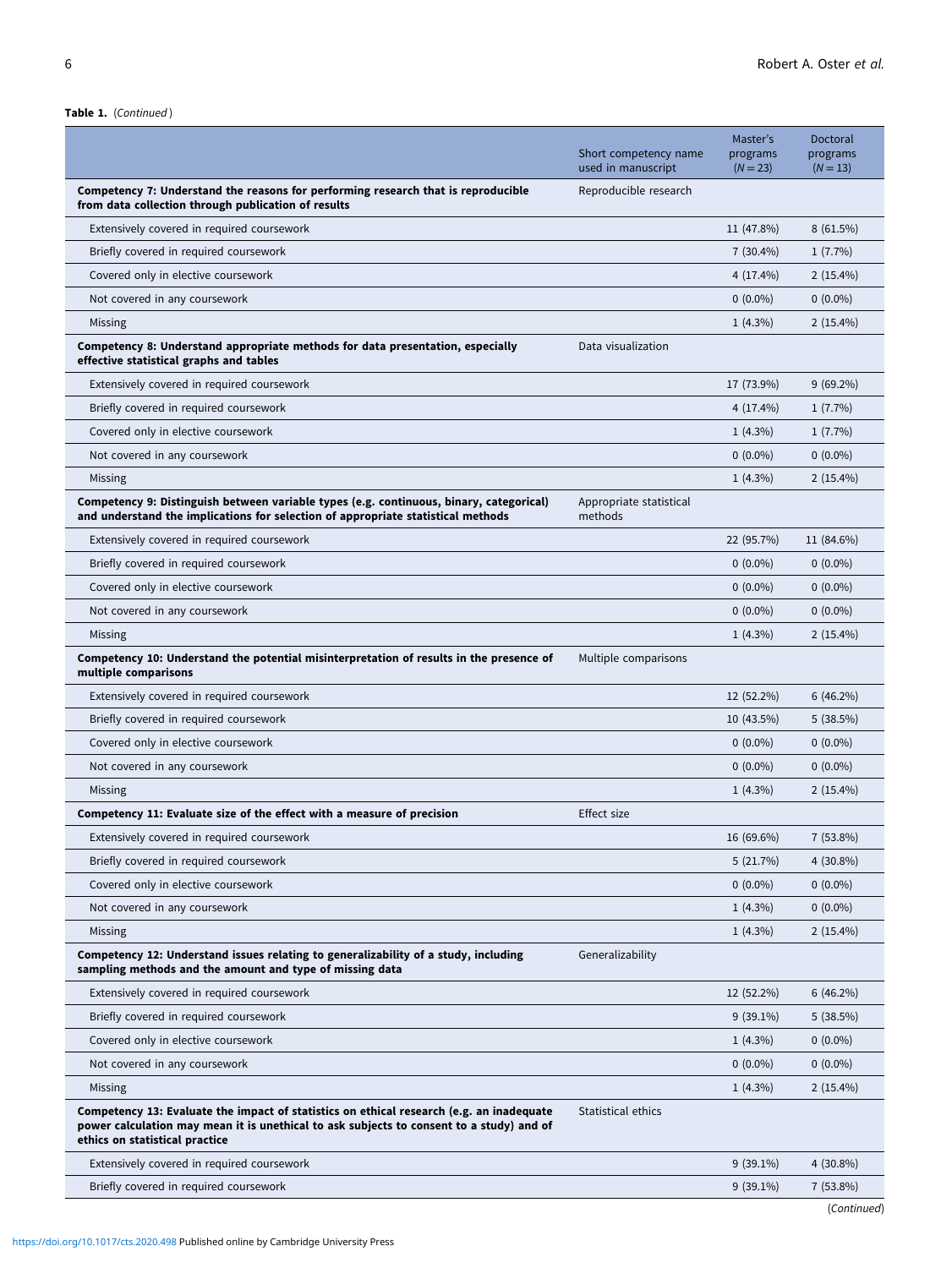Table 1. (Continued)

|                                                                                                                                                                         | Short competency name<br>used in manuscript | Master's<br>programs<br>$(N = 23)$ | Doctoral<br>programs<br>$(N = 13)$ |
|-------------------------------------------------------------------------------------------------------------------------------------------------------------------------|---------------------------------------------|------------------------------------|------------------------------------|
| Covered only in elective coursework                                                                                                                                     |                                             | 2(8.7%)                            | $0(0.0\%)$                         |
| Not covered in any coursework                                                                                                                                           |                                             | 2(8.7%)                            | $0(0.0\%)$                         |
| Missing                                                                                                                                                                 |                                             | $1(4.3\%)$                         | $2(15.4\%)$                        |
| Competency 14: Compute descriptive and simple inferential statistics appropriate for the<br>data and research question                                                  | Descriptive statistics                      |                                    |                                    |
| Extensively covered in required coursework                                                                                                                              |                                             | 21 (91.3%)                         | 11 (84.6%)                         |
| Briefly covered in required coursework                                                                                                                                  |                                             | $0(0.0\%)$                         | $0(0.0\%)$                         |
| Covered only in elective coursework                                                                                                                                     |                                             | $1(4.3\%)$                         | $0(0.0\%)$                         |
| Not covered in any coursework                                                                                                                                           |                                             | $0(0.0\%)$                         | $0(0.0\%)$                         |
| Missing                                                                                                                                                                 |                                             | $1(4.3\%)$                         | $2(15.4\%)$                        |
| Competency 15: Understand the components of sample size, power, and precision                                                                                           | Power and sample size                       |                                    |                                    |
| Extensively covered in required coursework                                                                                                                              |                                             | 14 (60.9%)                         | $9(69.2\%)$                        |
| Briefly covered in required coursework                                                                                                                                  |                                             | $6(26.1\%)$                        | $1(7.7\%)$                         |
| Covered only in elective coursework                                                                                                                                     |                                             | $1(4.3\%)$                         | $0(0.0\%)$                         |
| Not covered in any coursework                                                                                                                                           |                                             | $0(0.0\%)$                         | $0(0.0\%)$                         |
| Missing                                                                                                                                                                 |                                             | 2(8.7%)                            | $3(23.1\%)$                        |
| Competency 16: Understand the need to address loss to follow-up                                                                                                         | Loss to follow-up                           |                                    |                                    |
| Extensively covered in required coursework                                                                                                                              |                                             | $9(39.1\%)$                        | $7(53.8\%)$                        |
| Briefly covered in required coursework                                                                                                                                  |                                             | $9(39.1\%)$                        | $3(23.1\%)$                        |
| Covered only in elective coursework                                                                                                                                     |                                             | $3(13.0\%)$                        | $1(7.7\%)$                         |
| Not covered in any coursework                                                                                                                                           |                                             | $1(4.3\%)$                         | $0(0.0\%)$                         |
| Missing                                                                                                                                                                 |                                             | $1(4.3\%)$                         | $2(15.4\%)$                        |
| Competency 17: Understand the concepts and bias implications of reliability and validity<br>of study measurements and evaluate the reliability and validity of measures | Reliability and validity                    |                                    |                                    |
| Extensively covered in required coursework                                                                                                                              |                                             | $8(34.8\%)$                        | $4(30.8\%)$                        |
| Briefly covered in required coursework                                                                                                                                  |                                             | $8(34.8\%)$                        | 5(38.5%)                           |
| Covered only in elective coursework                                                                                                                                     |                                             | $4(17.4\%)$                        | $2(15.4\%)$                        |
| Not covered in any coursework                                                                                                                                           |                                             | 2(8.7%)                            | $0(0.0\%)$                         |
| Missing                                                                                                                                                                 |                                             | $1(4.3\%)$                         | $2(15.4\%)$                        |
| Competency 18: Evaluate potential violations of the assumptions behind common<br>statistical methods                                                                    | Violation of assumptions                    |                                    |                                    |
| Extensively covered in required coursework                                                                                                                              |                                             | 16 (69.6%)                         | $9(69.2\%)$                        |
| Briefly covered in required coursework                                                                                                                                  |                                             | 5(21.7%)                           | $2(15.4\%)$                        |
| Covered only in elective coursework                                                                                                                                     |                                             | $1(4.3\%)$                         | $0(0.0\%)$                         |
| Not covered in any coursework                                                                                                                                           |                                             | $0(0.0\%)$                         | $0(0.0\%)$                         |
| Missing                                                                                                                                                                 |                                             | $1(4.3\%)$                         | $2(15.4\%)$                        |
| Competency 19: Identify when clustered, matched, paired, or longitudinal statistical<br>methods must be used                                                            | Correlated data                             |                                    |                                    |
| Extensively covered in required coursework                                                                                                                              |                                             | 14 (60.9%)                         | $7(53.8\%)$                        |
| Briefly covered in required coursework                                                                                                                                  |                                             | $7(30.4\%)$                        | $3(23.1\%)$                        |
| Covered only in elective coursework                                                                                                                                     |                                             | $1(4.3\%)$                         | $1(7.7\%)$                         |
| Not covered in any coursework                                                                                                                                           |                                             | $0(0.0\%)$                         | $0(0.0\%)$                         |
| Missing                                                                                                                                                                 |                                             | $1(4.3\%)$                         | $2(15.4\%)$                        |
|                                                                                                                                                                         |                                             |                                    | (Continued)                        |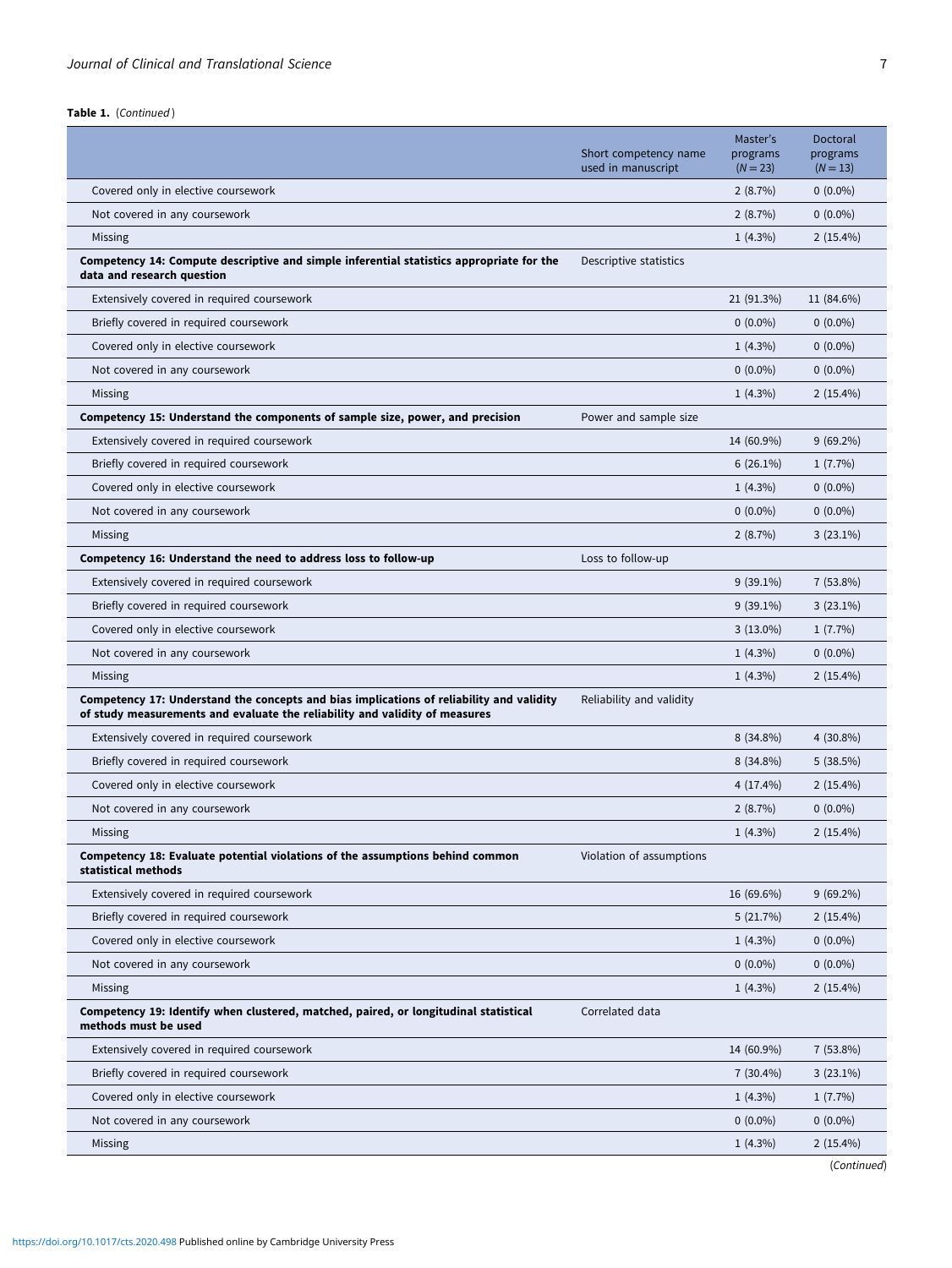|                                                                                                                                                             | Short competency name<br>used in manuscript | Master's<br>programs<br>$(N = 23)$ | Doctoral<br>programs<br>$(N = 13)$ |
|-------------------------------------------------------------------------------------------------------------------------------------------------------------|---------------------------------------------|------------------------------------|------------------------------------|
| Competency 20: Understand the concepts of sensitivity, specificity, positive and negative<br>predictive value, and receiver operating characteristic curves | Diagnostic accuracy                         |                                    |                                    |
| Extensively covered in required coursework                                                                                                                  |                                             | 14 (60.9%)                         | $7(53.8\%)$                        |
| Briefly covered in required coursework                                                                                                                      |                                             | $6(26.1\%)$                        | $4(30.8\%)$                        |
| Covered only in elective coursework                                                                                                                         |                                             | 2(8.7%)                            | $0(0.0\%)$                         |
| Not covered in any coursework                                                                                                                               |                                             | $0(0.0\%)$                         | $0(0.0\%)$                         |
| Missing                                                                                                                                                     |                                             | $1(4.3\%)$                         | $2(15.4\%)$                        |
| Competency 21: Understand the purpose of data and safety monitoring plans                                                                                   | Data safety and<br>monitoring               |                                    |                                    |
| Extensively covered in required coursework                                                                                                                  |                                             | $8(34.8\%)$                        | 5(38.5%)                           |
| Briefly covered in required coursework                                                                                                                      |                                             | $6(26.1\%)$                        | $2(15.4\%)$                        |
| Covered only in elective coursework                                                                                                                         |                                             | $3(13.0\%)$                        | $3(23.1\%)$                        |
| Not covered in any coursework                                                                                                                               |                                             | $4(17.4\%)$                        | $1(7.7\%)$                         |
| Missing                                                                                                                                                     |                                             | 2(8.7%)                            | $2(15.4\%)$                        |
| Competency 22: Identify appropriate methods to address potential confounding and<br>effect modification                                                     | Confounding and effect<br>modification      |                                    |                                    |
| Extensively covered in required coursework                                                                                                                  |                                             | 15 (65.2%)                         | $7(53.8\%)$                        |
| Briefly covered in required coursework                                                                                                                      |                                             | $6(26.1\%)$                        | $3(23.1\%)$                        |
| Covered only in elective coursework                                                                                                                         |                                             | $1(4.3\%)$                         | $1(7.7\%)$                         |
| Not covered in any coursework                                                                                                                               |                                             | $0(0.0\%)$                         | $0(0.0\%)$                         |
| Missing                                                                                                                                                     |                                             | $1(4.3\%)$                         | $2(15.4\%)$                        |
| Competency 23: Understand the purpose of meta-analysis and its place in the hierarchy<br>of evidence                                                        | Meta-analysis                               |                                    |                                    |
| Extensively covered in required coursework                                                                                                                  |                                             | 2(8.7%)                            | $1(7.7\%)$                         |
| Briefly covered in required coursework                                                                                                                      |                                             | $8(34.8\%)$                        | $2(15.4\%)$                        |
| Covered only in elective coursework                                                                                                                         |                                             | $7(30.4\%)$                        | $7(53.8\%)$                        |
| Not covered in any coursework                                                                                                                               |                                             | 5(21.7%)                           | $1(7.7\%)$                         |
| Missing                                                                                                                                                     |                                             | $1(4.3\%)$                         | $2(15.4\%)$                        |
| Competency 24: Understand the uses, importance, and limitations of early stopping rules<br>in clinical trials                                               | Early stopping rules                        |                                    |                                    |
| Extensively covered in required coursework                                                                                                                  |                                             | $6(26.1\%)$                        | $2(15.4\%)$                        |
| Briefly covered in required coursework                                                                                                                      |                                             | 5(21.7%)                           | $3(23.1\%)$                        |
| Covered only in elective coursework                                                                                                                         |                                             | 10 (43.5%)                         | 5(38.5%)                           |
| Not covered in any coursework                                                                                                                               |                                             | $1(4.3\%)$                         | 1(7.7%)                            |
| Missing                                                                                                                                                     |                                             | $1(4.3\%)$                         | $2(15.4\%)$                        |

programs is strengthened ( $r_s$  = 0.65 (95% CI: 0.33, 0.83) for doctoral and  $r_s = 0.66$  (95% CI: 0.36, 0.84) for master's programs). However, this positive relationship for both types of programs is weaker when considering the relationship between the percent fundamental and "extensively covered in required coursework OR briefly covered in required coursework OR covered in elective coursework only" (Fig. [2](#page-8-0)C and F) ( $r_s = 0.58$  (95% CI: 0.23, 0.80) for doctoral and  $r_s = 0.53$  (95% CI: 0.16, 0.77) for master's programs).

# **Discussion**

Through our survey of statistical educators, we have shown that graduate programs for CTS learners generally include the more fundamental statistical competencies. Our work also suggests that programs are generally comparable across the CTSA-funded institutions in terms of material covered.

We found that three of the competencies that were generally thought by statistical educators to be fundamental to the training of CTS learners in Enders et al. [\[4\]](#page-9-0) were also universally included in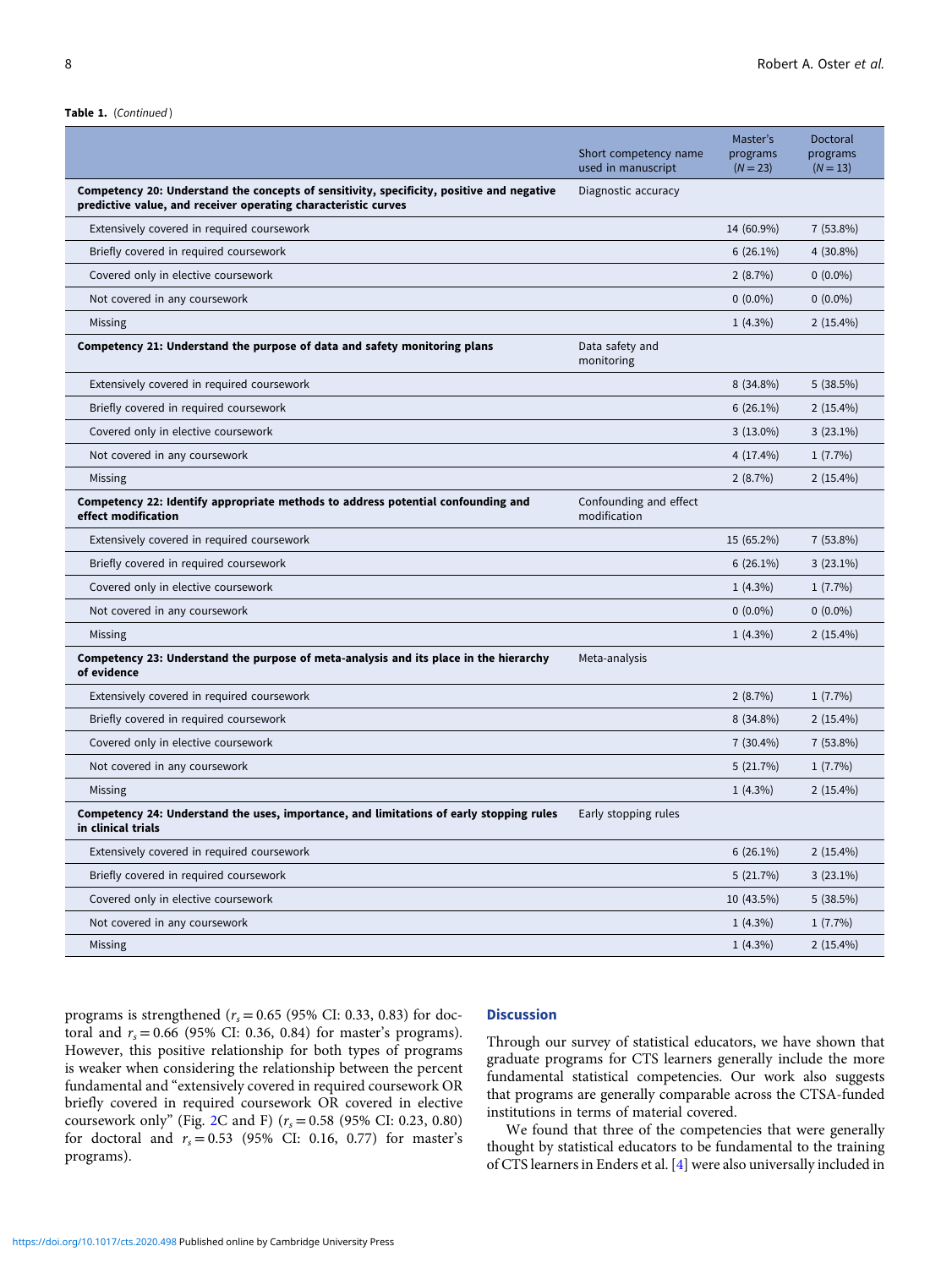<span id="page-8-0"></span>

Doctoral and Master's Programs - % Fundamental vs. % Covered

Fig. 2. Relationship between the percent each of the 24 statistical competencies are covered in CTSA programs versus the percent fundamental. The percentage of CTSA programs that cover each competency (1) extensively in required coursework (left two panels), (2) extensively OR briefly in required coursework (middle two panels), or (3) extensively OR briefly in required coursework OR in elective coursework only (right two panels) is plotted versus the extent to which a competency was perceived as fundamental in prior work [\[4\]](#page-9-0), separately for doctoral (top three panels:  $n = 11$  CTSA programs) and master's programs (bottom three panels:  $n = 22$  CTSA programs). The 24 statistical competencies are represented by a dot in each graph. Spearman correlation coefficients and 95% confidence intervals are included on each plot.

required doctoral program coursework and nearly always included in required master's program coursework. These included competencies 5 (basics of probability), 9 (appropriate statistical methods), and 14 (descriptive statistics). However, numerous competencies thought by biostatisticians to be fundamental [[4](#page-9-0)] are extensively covered in required coursework in only 35% to 50% of graduate programs. These included competencies 2 (need for statistical consultation), 10 (multiple comparisons), 12 (generalizability), 13 (statistical ethics), and 17 (reliability and validity). For doctoral programs, these also included competency 11 (effect size). For master's programs only, these also included competencies 7 (reproducible research) and 16 (loss to follow-up). Since these competencies comprise up to one-third of the 24 previously identified statistical competencies, they are important to recognize. We suggest that greater attention should be paid to these competencies  $(2, 7, 10, 11, 12, 13, 16, 17)$  and that graduate programs for CTS learners might need to fill the learning gaps by including these competencies in required coursework.

Competencies seen as less fundamental in Enders et al. [\[4\]](#page-9-0) were less frequently included in the training of most CTS learners. These competencies include 21 (data safety and monitoring), 23 (meta-analysis), and 24 (early stopping rules). In our previous work [\[4\]](#page-9-0), we specifically noted that these competencies are not fundamental for all learners although they are important for some, and we suggested that these competencies might be considered specialized statistical topics more appropriate for targeted training rather than for general graduate programs in CTS. We note that more than 20% of the statistical educators reported that instruction on data safety and monitoring and meta-analysis is not available in any master's coursework and that nearly 10% of the statistical educators reported that instruction on early stopping rules (in clinical trials) is not available in any doctoral coursework.

% Fundamental values iittered slightly (± 0.001) to display unique data points.

Respondents from the majority (92%) of doctoral programs in CTS indicated that they are preparing CTS learners to be PIs of clinical and translational research studies, while those from 57% of master's programs indicated that they are preparing CTS learners for this activity. Combined with results from our work that differentiate statistical concepts that are fundamental to all from those that are important for future PIs, this finding suggests an opportunity to customize training in master's programs. We continue to emphasize that statistical competencies should not be taught using a "one size fits all" approach [[18\]](#page-10-0). Ideally, all CTS learners, especially those who intend to become PIs, should have access to educational materials covering all statistical competencies. Competencies that are taught only in elective coursework may be less accessible since many elective courses are not offered annually. However, those who are training to become PIs may be motivated to take several elective courses. In some institutions, it is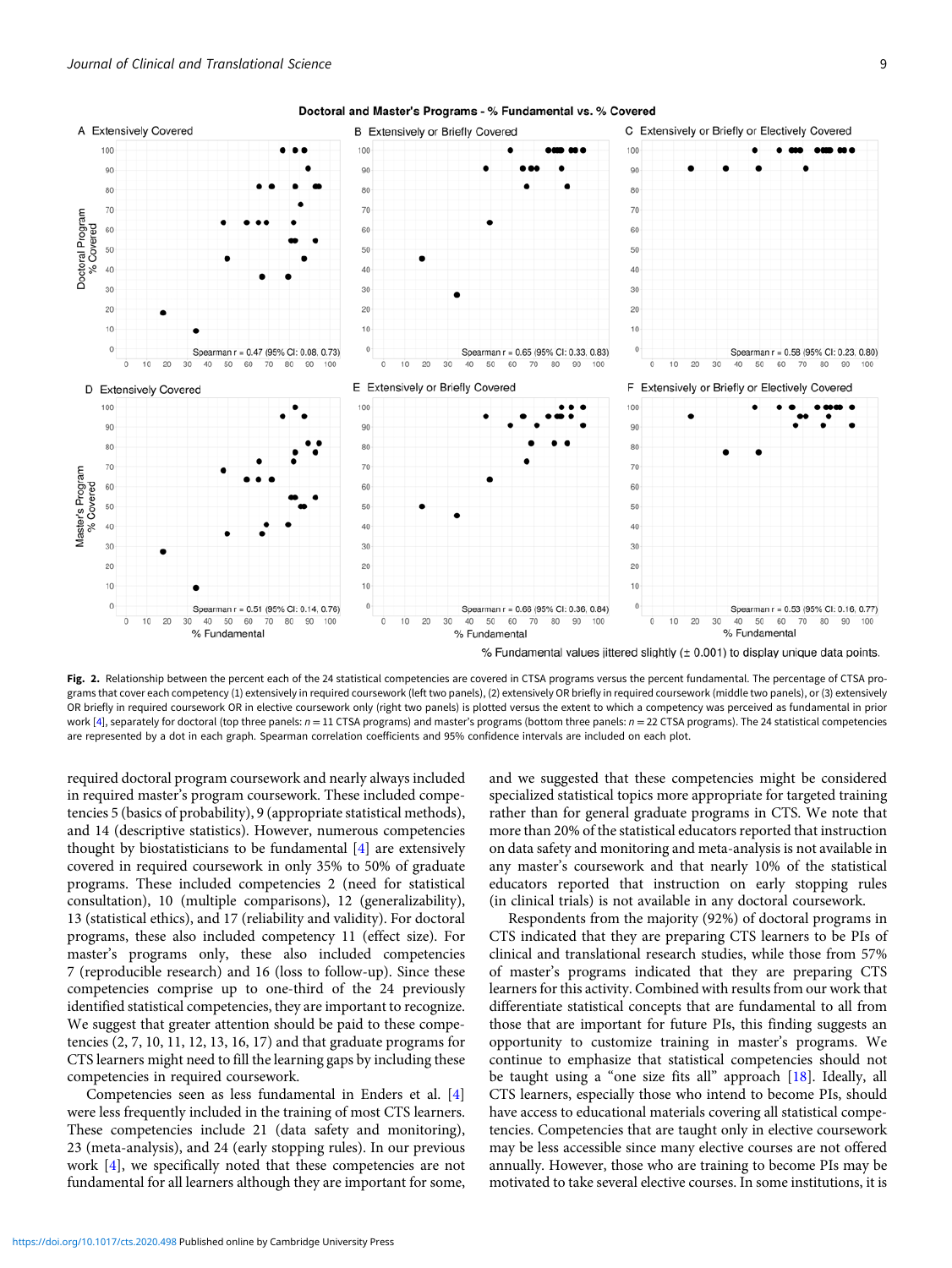<span id="page-9-0"></span>possible that a few of the competencies will not be available to CTS learners since these competencies are not taught in any coursework. In these situations, the learners may need to obtain training in these competencies at other institutions or perhaps in online workshops or one-on-one mentoring and education from statisticians or other faculty with requisite experience. These approaches may be especially helpful for the less fundamental competencies that align with specific specialized statistical topics within CTS, such as data and safety monitoring, meta-analysis, and early stopping rules (in clinical trials).

#### Strengths and Limitations

In order to make the survey as representative as possible, we included the four national professional organizations for statisticians that the authors believed would have the most experience with and be the most likely to teach CTS learners, understanding that there was substantial overlap in membership among these groups, and that there would be some statistics educators of CTS learners who were not members of any of these groups.

Given the small number of respondents from non-CTSA-funded programs and our specific interest in CTSA-funded institutions, we limited our analysis of competency coverage to CTSA-funded institutions. Therefore, competency coverage reported in this paper is not representative of non-CTSA-funded institutions. Since statistics education for CTS learners is a fundamental goal of CTSA-funded institutions through their required workforce training and development components, competency coverage estimates presented here may reflect the best case (i.e., be among the highest) competency coverage rates in educational programs for health science researchers. We received responses from 24 out of 58 CTSA-funded institutions (41%). It is possible that responses from non-responding CTSA-funded institutions could differ systematically from the responses we received. Systematic differences that may exist between responding CTSA-funded institutions and non-responding CTSA-funded institutions include the size of the institution, the funding duration of the CTSA, and the number of survey respondents who were members of the BERD SIG. Unfortunately, we lack data to determine the degree to which the results from responding CTSA-funded institutions can be generalized to all CTSA-funded institutions.

Other limitations may include the following. Our survey results may have been solely based on one, or in some cases, multiple, statistics educator(s) responding on behalf of an institution. However, by requesting that respondents "please complete this survey in conjunction with others at your institution who teach the required statistical courses for doctoral and master's degrees for your CTS program(s) or IDeA-CTR or similar programs," we believe that the results obtained from a specific institution are not solely the view of one statistics educator. In addition, characteristics of the individual who teaches the first introductory statistics course may change from term to term and/or year to year. We do not view this as a major limitation since we believe that the content of the first introductory statistics course remains constant over time, even when there is a change in the instructor, in large part because the first course is often used as a prerequisite for other courses.

In our prior studies, we were not able to ascertain the specific number of respondents from each institution. An important strength of this study is that we have only a single collective response per institution, and in some cases, multiple relevant

individuals at each institution agreeing upon the response data. It is possible that the team of individuals who responded may not be aware of all statistical education opportunities for CTS learners at their own institution, in which case competency coverage among CTSA-funded institutions could be larger than reported here.

# Conclusions

With the advent of the CTSAs, health science learners were brought into a new arena of research-related educational programs. Statistical competencies for these learners have evolved over time and will continue to evolve with new types of data and methodology to analyze these data. With our survey of these 24 statistical competencies, we observed that many of the most fundamental statistical concepts are extensively covered in courses taken by the majority of CTS learners. However, CTS learners who seek training in more specialized areas, such as clinical trials, do not always have access to coursework that focuses on all appropriate competencies. Opportunities exist for the development of more individualized coursework to cover competencies that are considered less fundamental, which may be especially relevant for CTS learners who intend to become PIs.

Acknowledgments. This study was supported by the following grants from the National Institutes of Health: UL1 TR003096 (R.A.O.), UL1 TR002377 (K.L.D., J.L.L, F.T.E), UL1 TR002001 (S.W.T.), UL1 TR001422 (L.J.W.), UL1 TR001450 (P.J.N.), UL1 TR000002 (B.H.P), UL1 TR002553 (G.M.P.), UL1 TR001439 (H.S.), and UL1 TR002243 (C.J.L.).

Disclosures. The authors have no conflicts of interest to declare.

Supplementary material. To view supplementary material for this article, please visit [https://doi.org/10.1017/cts.2020.498.](https://doi.org/10.1017/cts.2020.498)

#### References

- 1. Altman DG, Goodman SN, Schroter S. How statistical expertise is being used in medical research. Journal of the American Medical Association 2002; 21: 2817–2820.
- 2. Horton NJ, Switzer SS. Statistical methods in the journal. New England Journal of Medicine 2005; 18: 1977–1979.
- 3. Strasak AM, Zarnan Q, Marinell G, Pfieffer KP, Ulmer H. The use of statistics in medical research: a comparison of the New England Journal of Medicine and Nature Medicine. The American Statistician 2007; 61: 47–55.
- 4. Enders F, et al. Statistical competencies for medical research learners: what is fundamental? Journal of Clinical and Translational Science 2017; 3: 146–152.
- 5. Oster RA, Enders FT. The importance of statistical competencies for medical research learners. Journal of Statistics Education 2018; 26: 137–142.
- 6. Harris AHS, Reeder R, Hyun JK. Common statistical and research design problem in manuscripts submitted to high-impact psychiatry journals: what editors and reviewers want authors to know. Journal of Psychiatric Research 2009; J43: 1231–1234.
- 7. Mazumdar M, Banerjee S, Van Epps HL. Improved reporting of statistical design and analysis: guidelines, education, and editorial policies. Methods of Molecular Biology 2010; 620: 563–598.
- 8. Fernandes-Taylor S, Hyun JK, Reeder RN, Harris AHS. Common statistical and research design problems in manuscripts submitted to high-impact journals. BMC Research Notes 2011; 4: 304.
- 9. Deutsch R, Hurwitz R, Janosky J, Oster R. The role of education in biostatistical consulting. Statistics in Medicine 2007; 26: 709–720.
- 10. Welty LJ, et al. Strategies for developing biostatistics resources in an academic health center. Academic Medicine 2013; 88: 454–460.